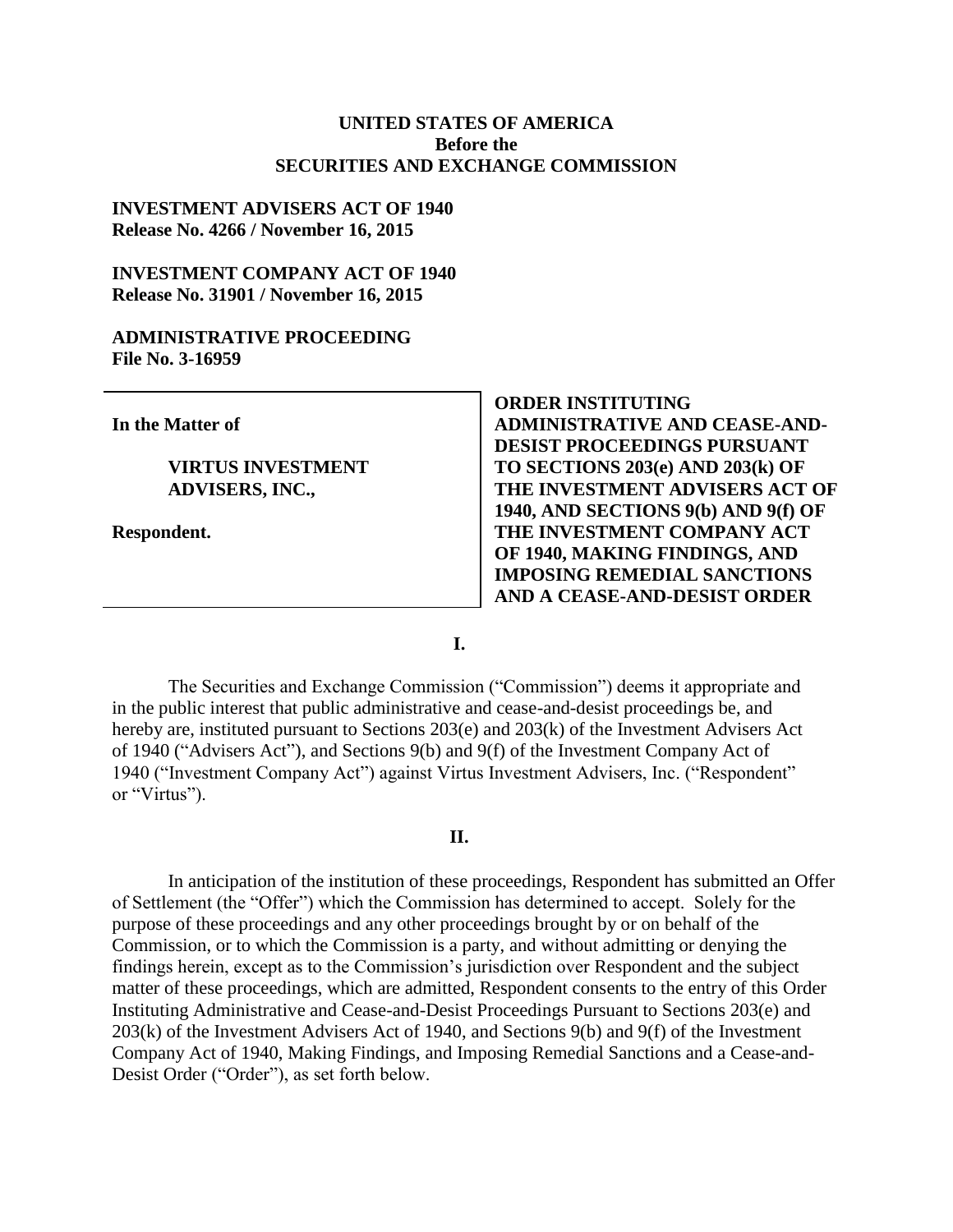### **III.**

On the basis of this Order and Respondent's Offer, the Commission finds<sup>1</sup> that:

### **Summary**

1. This matter arises from misstatements made by registered investment adviser Virtus to certain of its mutual fund clients, to those funds' shareholders, and to clients in separately managed accounts concerning its subadviser F-Squared Investments, Inc.'s ("F-Squared") materially inflated, and hypothetical and back-tested, performance track record.

2. AlphaSector is a sector rotation strategy based on an algorithm that yields a "signal" indicating whether to buy or sell nine industry exchange-traded funds ("ETFs") that together made up the industries in the S&P 500 Index. Between September 2009 and May 2015, Virtus advised six mutual funds and certain separately managed accounts ("SMAs") that used AlphaSector (collectively, the "Virtus AlphaSector Funds"). The Virtus AlphaSector Funds grew quickly, with assets under management increasing from \$191 million at the end of 2009 to approximately \$11.5 billion by 2013.

3. From May 2009 to September 2013, in certain client presentations, marketing materials, filings with the Commission, and other communications, Virtus falsely stated that: (a) the AlphaSector strategy had a history that dated back to April 2001and had been in use since then; and (b) the track record had significantly outperformed the S&P 500 Index from April 2001 to September 2008. In fact, no F-Squared or other client assets had tracked the strategy from April 2001 through September 2008. In addition, F-Squared miscalculated the historical performance of AlphaSector from April 2001 to September 2008 by incorrectly implementing signals in advance of when such signals actually could have occurred. As a result of this inaccurate compilation of historical data, Virtus advertised the AlphaSector strategy by using hypothetical and back-tested historical performance that was substantially inflated over what performance would have been if F-Squared had applied the signals accurately.

4. Virtus also failed to adopt and implement written compliance policies and procedures reasonably designed to prevent violations of the Advisers Act and the rules thereunder, as required by Section 206(4) of the Advisers Act and Rule 206(4)-7. Specifically, Virtus's compliance policies and procedures with respect to performance advertising and the retention of books and records supporting the performance or rate of return of managed accounts in performance advertisements addressed Virtus's obligations with respect to advertising the performance of Virtus's clients' accounts but not the performance obtained by other advisers or sub-advisers in performance advertisements directly or indirectly circulated or distributed by Virtus. Given its manager of managers business model, Virtus failed to adopt and implement policies and procedures regarding: (a) the accuracy of third-party produced performance information and third-party marketing materials; and (b) the reporting and assessment of concerns about the accuracy of statements in Virtus's marketing materials and other disclosures.

 $\overline{a}$ 

 $<sup>1</sup>$  The findings herein are made pursuant to Respondent's Offer and are not binding on any other</sup> person or entity in this or any other proceeding.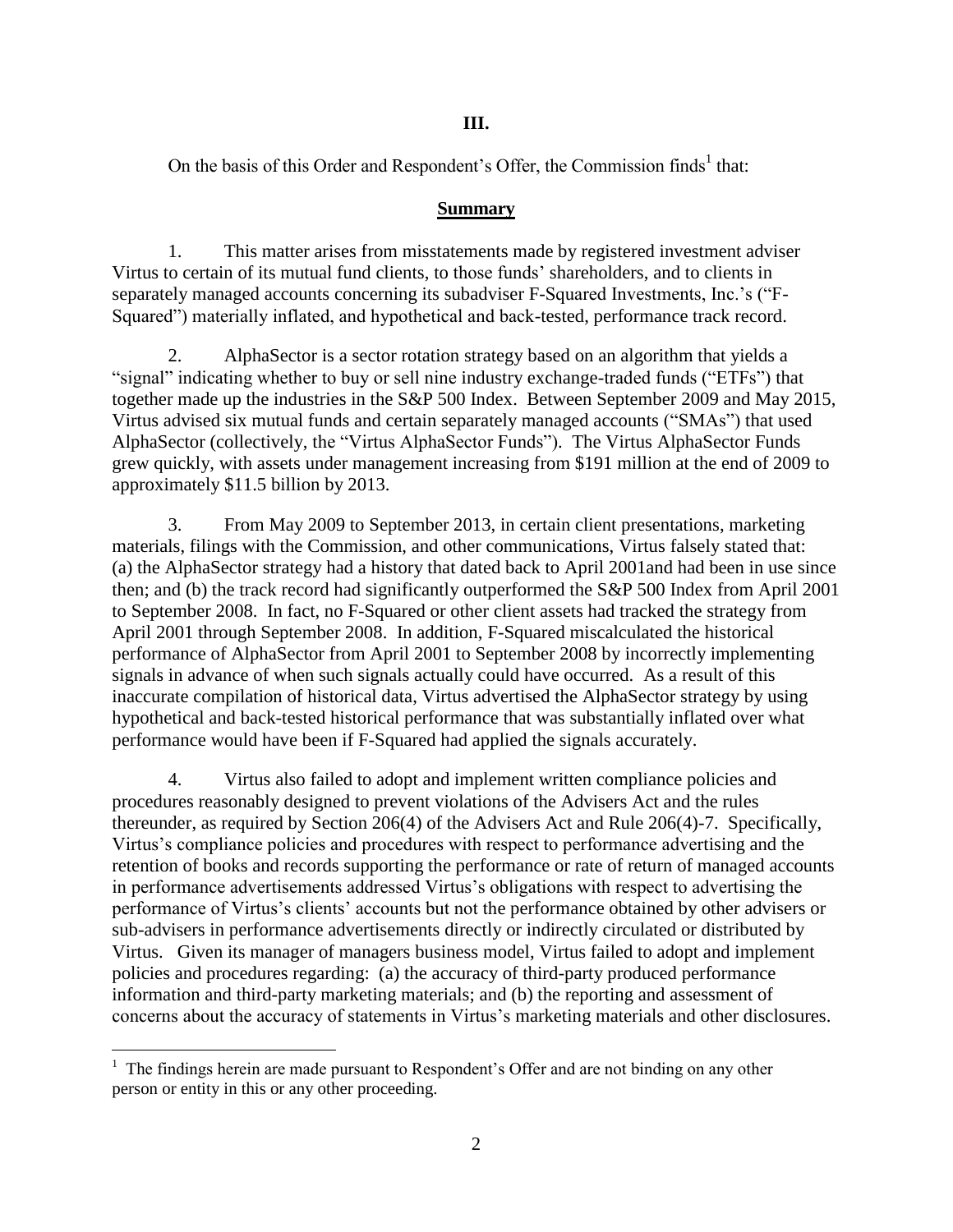As a result, Virtus failed to adopt and implement reasonably designed written policies and procedures regarding the retention of books and records necessary to support the basis for performance information in advertisements directly or indirectly circulated or distributed by Virtus.

5. In addition, Virtus violated Section 206(4) of the Advisers Act and Rule 206(4)- 1(a)(5) thereunder by publishing, circulating, and distributing advertisements that contained untrue statements of material fact. Virtus likewise failed to make and keep true, accurate and current records or documents necessary to form the basis for or demonstrate the calculation of the performance or rate of returns that it circulated and distributed, as required by Section 204 of the Advisers Act and Rule 204-2(a)(16) thereunder.

## **Respondent**

6. **Virtus Investment Advisers** (SEC File No. 801-5995) is an investment adviser registered with the Commission since September 1969 and is headquartered in Hartford, Connecticut. Virtus provides advice to mutual funds and separately managed accounts that employ a variety of investment strategies. As of March 31, 2015, Virtus had regulatory assets under management of approximately \$36 billion.

# **Other Relevant Entities**

7. **Virtus Investment Partners, Inc.** is the parent company of Virtus and is headquartered in Hartford, Connecticut. The common stock of Virtus Investment Partners is registered pursuant to Section 12(b) of the Securities Exchange Act of 1934 and is listed for trading on NASDAQ using the ticker VRTS.

8. **F-Squared Investments, Inc.** ("F-Squared") (SEC File No. 801-69937) is an investment adviser registered with the Commission since March 2009 and is headquartered in Wellesley, Massachusetts. In October 2008, F-Squared launched its first AlphaSector index. F-Squared sub-licenses its approximately 75 AlphaSector indexes to unaffiliated third parties who manage assets pursuant to these indexes. On December 22, 2014, the Commission instituted a settled fraud action against F-Squared in which F-Squared admitted, among other things, to making the materially false claims that (a) the signals that formed the basis of the AlphaSector index returns had been used to manage client assets from April 2001 to September 2008; and (b) the signals resulted in a track record that significantly outperformed the S&P 500 Index from April 2001 to September 2008.

9. **Howard Brian Present** ("Present"), age 54, resides in Wellesley, Massachusetts. In 2006, Present co-founded F-Squared and was the President and CEO until his separation in 2014. As of August 2015, Present owned approximately 20.5% of F-Squared Investment Management, LLC, of which F-Squared is a wholly-owned subsidiary. On December 22, 2104, the Commission filed a complaint against Present in the United States District Court for the District of Massachusetts.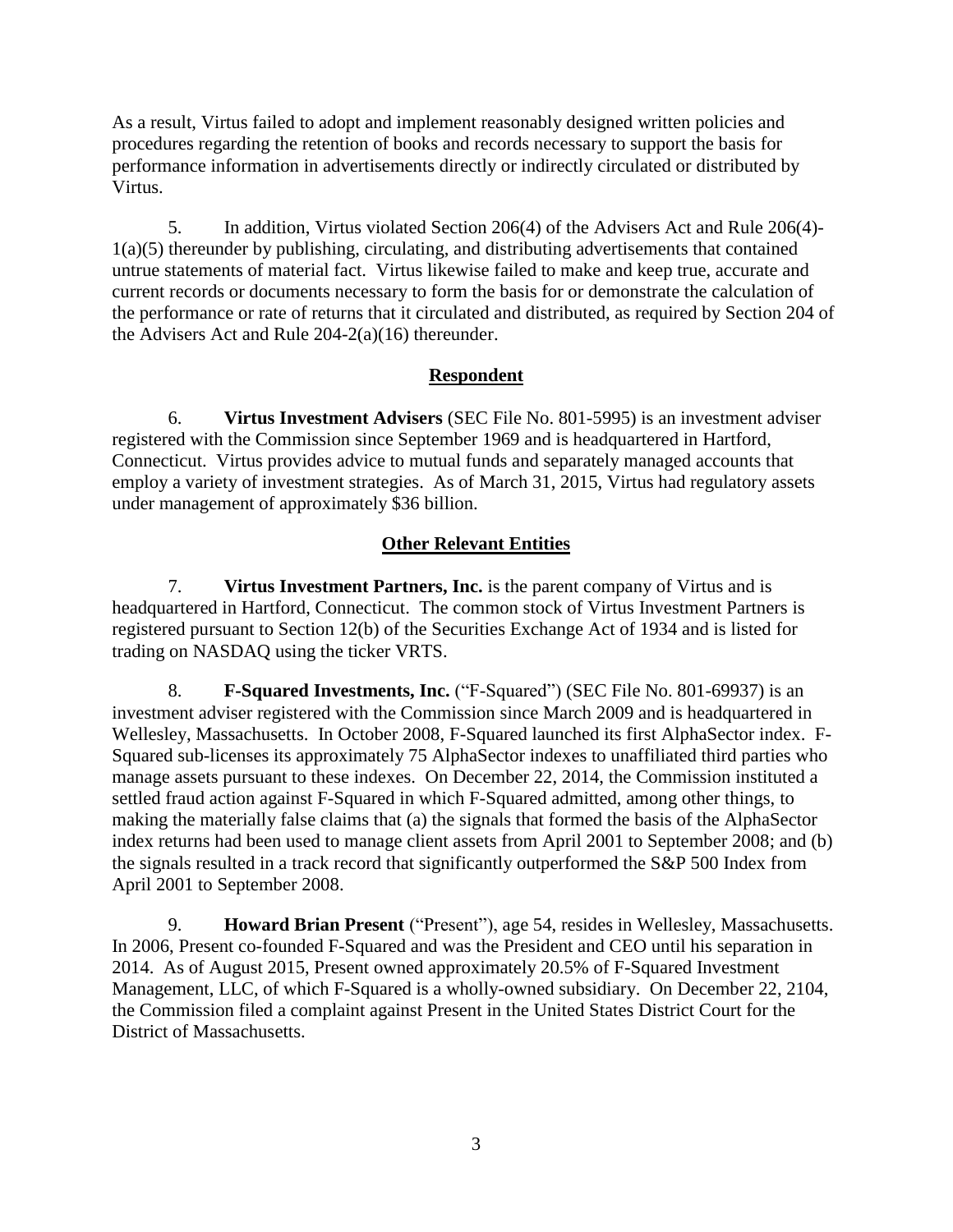### **Virtus Hired F-Squared to Subadvise Its Investment Products**

10. In early 2009, Virtus and F-Squared began discussions to have F-Squared subadvise two Virtus-advised mutual funds, which would follow the AlphaSector sector rotation strategy. F-Squared marketed AlphaSector to Virtus as an ETF sector rotation strategy that was based on an algorithm that yields a "signal" indicating whether to buy or sell nine industry ETFs.<sup>2</sup> If the algorithm produced buy signals for three or fewer sector ETFs, the AlphaSector strategy provided for some or all of the assets to be invested in cash equivalents.

11. Present and F-Squared described the strategy falsely to Virtus by, among other things, representing that: (a) the AlphaSector strategy had been used to manage client assets from April 2001 to September 2008, often calling it a "live" track record; and (b) the track record had significantly outperformed the S&P 500 Index from April 2001 to September 2008. In reality, no assets tracked the strategy until 2008 and the back-tested track record was substantially overstated.

12. Virtus was negligent in not knowing that the F-Squared track record and performance were false. At the outset of the potential relationship with F-Squared, Virtus expressed skepticism about AlphaSector's so-called "live" track record. Nevertheless, Virtus took no steps to determine whether F-Squared's buy or sell signals were generated or used in any trading decisions during the April 2001 through September 2008 period.

13. Rather, Virtus recommended that the boards of trustees of the Virtus mutual funds and those funds' shareholders approve the change in management and strategy to F-Squared and AlphaSector, respectively, based, at least in part, on the false historical performance of AlphaSector. Virtus presented materials to one fund board of trustees that stated: "The strategy has a model portfolio track record utilizing the actual signals of the quantitative model dating back 2001." In correspondence to a different board of trustees, Virtus represented falsely that the "Premium AlphaSector strategy has a track record that started in 2001." In documents provided to investors and included in certain funds' 2009 proxy filed with the Commission, it was also falsely stated that F-Squared had "managed investments using the [AlphaSector] strategy since 2001." Following Virtus's advice and recommendation, the boards of trustees and shareholders eventually approved the transition of the mutual funds to AlphaSector.

 $\overline{a}$ 

<sup>&</sup>lt;sup>2</sup> F-Squared has created several AlphaSector strategies and sub-licenses approximately 75 AlphaSector indexes. The AlphaSector indexes that are the subject of this matter, including the AlphaSector Premium Index and the AlphaSector Rotation Index, are based on investments in U.S. Equity ETFs. As with all indexes, the performance of the AlphaSector Premium and AlphaSector Rotation indexes are inherently hypothetical in the sense that the index does not purport to reflect the performance of any particular client or account. However, the AlphaSector Premium Index and AlphaSector Rotation Index were advertised as being based on a strategy that had been in place since 2001 and therefore the performance of these indexes was advertised as "not backtested" when in fact the performance *was* backtested.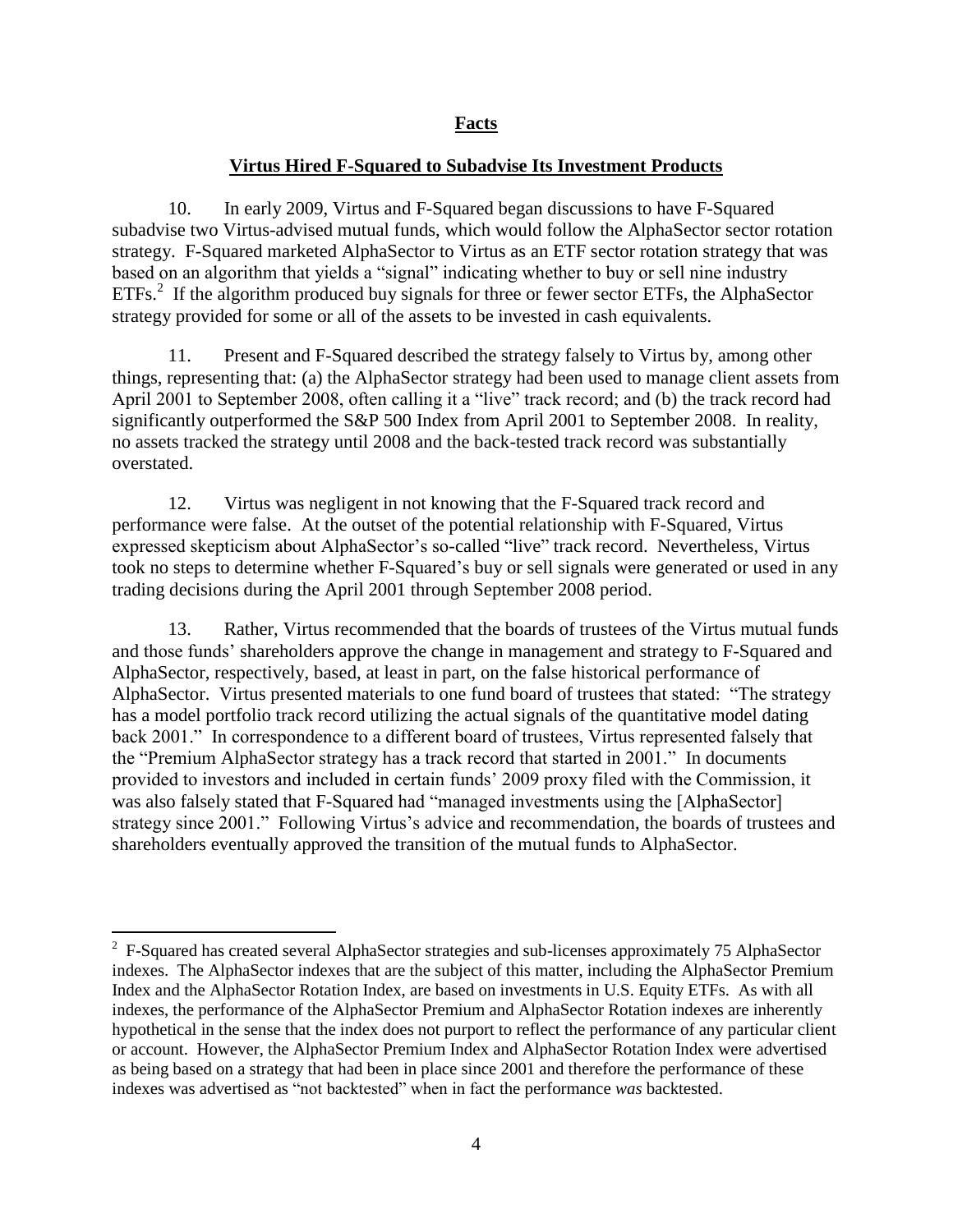### **Virtus's Marketing Efforts Contained Misleading Statements**

14. From 2009 through September 2013, Virtus used the claimed "live" eight-year track record of AlphaSector as a lead marketing point for Virtus's AlphaSector products despite warnings in 2009 from a regulator that the track record in marketing materials was back-tested.

15. On October 1, 2009, the Financial Industry Regulatory Authority ("FINRA") raised issues with Virtus about the track record of the AlphaSector Rotation Index after Virtus included it in mutual fund marketing materials. FINRA informed Virtus that "[b]ack-tested performance is misleading." On November 24, 2009, FINRA notified Virtus that the "performance prior to October 13, 2008, when NASDAQ OMX began publishing and disseminating the [AlphaSector Rotation Index] value on a daily basis, is back-tested. We are concerned that the process could be manipulated to obtain desired outcomes." Virtus nonetheless included the misleading "returns" of the back-tested AlphaSector index in appendices to certain Virtus AlphaSector Funds' prospectuses and marketing materials, including detailing the purported performance on a year-by-year basis in the following manner.

The tables below show performance of the AlphaSector Rotation Index as compared with the performance of the S&P 500 Index. The AlphaSector Rotation Index and the S&P 500 Index are not available for direct investment and their performance does not reflect the fees, expenses or taxes associated with the active management of an actual portfolio. Both indexes are calculated on a total return basis with dividends reinvested.

|                                                                                                                          |                  | AlphaSector<br><b>Rotation Index</b> |  | S&P 500<br>Index                                                                      |
|--------------------------------------------------------------------------------------------------------------------------|------------------|--------------------------------------|--|---------------------------------------------------------------------------------------|
| Annual Returns (calendar year)                                                                                           |                  |                                      |  |                                                                                       |
| 2002                                                                                                                     |                  | $-8.18%$                             |  | $-22.10%$                                                                             |
| 2003                                                                                                                     |                  | 9.38%                                |  | 28.68%                                                                                |
| 2004                                                                                                                     |                  | 13.89%                               |  | 10.88%                                                                                |
| 2005                                                                                                                     |                  | 5.65%                                |  | 4.91%                                                                                 |
| 2006                                                                                                                     |                  | 14.40%                               |  | 15.79%                                                                                |
| 2007                                                                                                                     |                  | 14.18%                               |  | 5.49%                                                                                 |
| 2008                                                                                                                     |                  | $-8.54%$                             |  | -37.00%                                                                               |
| 2009                                                                                                                     |                  | 25.37%                               |  | 26.46%                                                                                |
| 2010                                                                                                                     |                  | 15.50%                               |  | 15.06%                                                                                |
|                                                                                                                          | 1 Year           | 5 Years                              |  | <b>Since Inception</b><br>of AlphaSector<br><b>Rotation Index</b><br>$(4/1/01)^{(1)}$ |
| Average Annual Total Return (for the periods ended 12/31/10)<br>AlphaSector Rotation Index<br>S&P 500 <sup>®</sup> Index | 15.50%<br>15.06% | 11.58%<br>2.29%                      |  | 7.94%<br>2.77%                                                                        |

(0) The Index inception date is April 1, 2001; it commenced daily calculation and dissemination by NASDAQ OMX with a base value 1,000.00 on October 13, 2008.

Virtus caused the funds to amend their prospectuses to include this past performance. Virtus also published and distributed marketing materials for separately managed accounts that included the misleading returns of the back-tested AlphaSector indexes. In addition, Virtus circulated this past performance through other means. For example, Virtus wholesalers emailed financial advisors links to presentations contained on the F-Squared website and directed them to the specific pages that contained the performance of the AlphaSector indexes for periods that included 2001-2008.

16. Certain Virtus wholesalers—who were the public face of the Virtus AlphaSector products—marketed the AlphaSector track record, which they characterized inaccurately. Virtus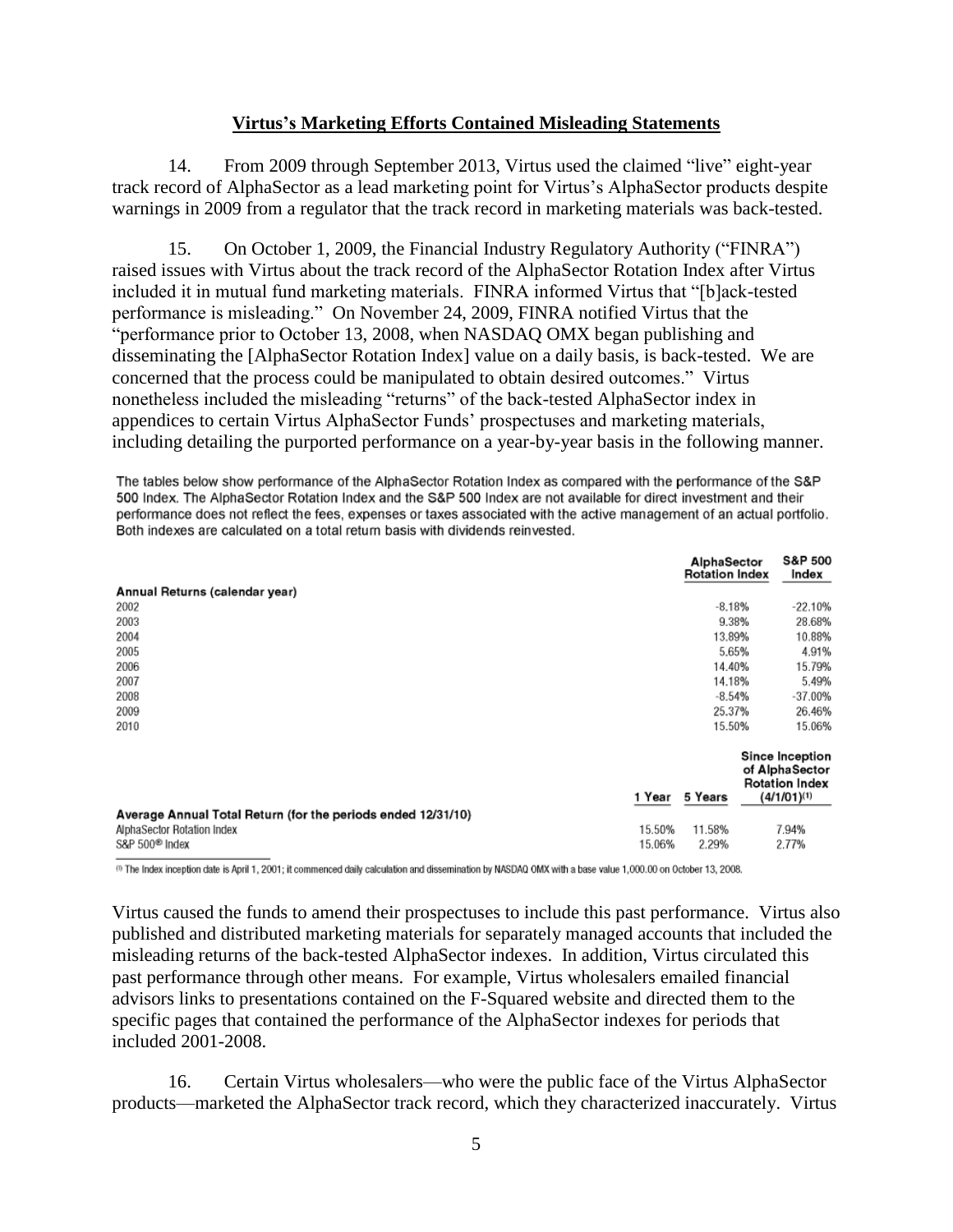wholesalers' talking points stated that "[AlphaSector] Index returns are not back tested as the track record is based on the actual model signals at the time they occurred since 2001" and falsely characterized the index as "live" or "running live assets."

17. Certain Virtus wholesalers also represented that a private wealth advisor had employed the strategy to invest real assets over the same securities and time period represented in the index—essentially, the index was a proxy for the track record of accounts that followed AlphaSector.

18. Virtus did not take adequate steps to correct the misstatements of its sales force and wholesalers even though some within Virtus had contradictory understandings of how to describe accurately the historical performance of AlphaSector. For example, Virtus's Product Management group understood that the AlphaSector Premium and AlphaSector Rotation indexes had no assets and never traded. The Virtus product manager responsible for AlphaSector also believed that the algorithm that drove the price momentum model underlying the AlphaSector strategy had been used since 2001, but on a different portfolio construction, including possibly different securities and trading rules. This product manager understood the AlphaSector strategy's then-current portfolio construction was not established by Present until 2008, meaning that no "live" assets could have been traded using the AlphaSector strategy prior to 2008 using the portfolio construction employed by the Virtus AlphaSector Funds. Virtus did not adequately communicate this understanding to Virtus's wholesalers.

# **Virtus Failed to Respond to Concerns about AlphaSector and F-Squared**

19. While F-Squared and Present lied to Virtus about the history and performance of AlphaSector, Virtus did not adequately investigate concerns about the representations Present and F-Squared had made. For example, beginning in 2011, market participants told certain Virtus wholesalers that the AlphaSector indexes were backtested and "live" assets had not been tracking these indexes since 2001. When Virtus questioned Present about this, Present did not provide answers to many of the questions, but Virtus did not follow up to obtain the requested information or change how it used and marketed AlphaSector.

20. Virtus also received conflicting representations from Present about the origins of the strategy, including who created the strategy. Virtus asked Present to address these issues, but Present never answered them and Virtus did not otherwise follow up to obtain answers.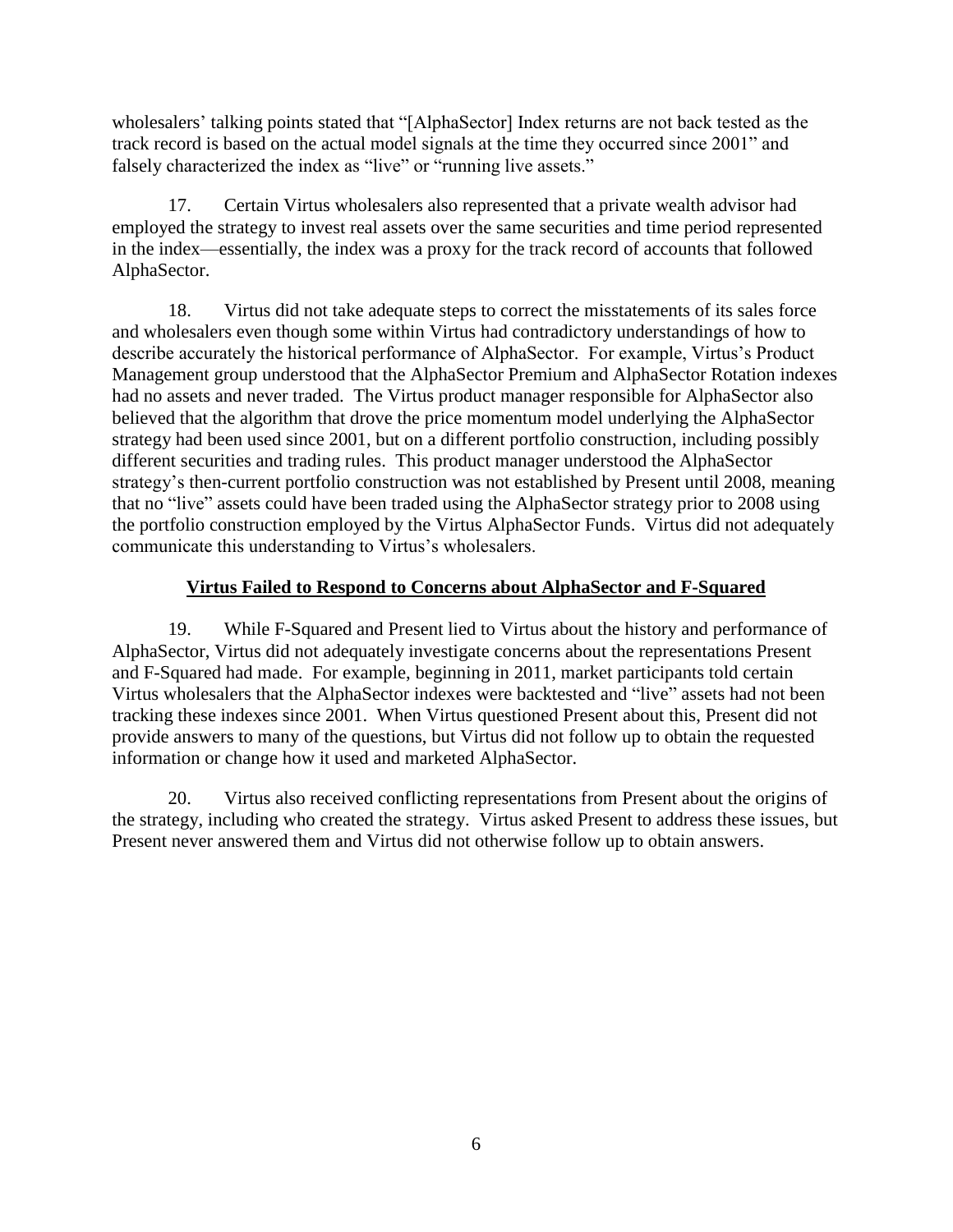### **Virtus Failed to Respond to Allegations Concerning The Accuracy of The AlphaSector Index Track Record**

21. In May 2013, principals for the firm that provided F-Squared with the signals for AlphaSector (the "Data Provider") informed Virtus that they believed the AlphaSector index's track record may have been miscalculated. The Data Provider's principals informed Virtus that it had attempted to recreate the advertised track record covering the 2001 through 2008 period, but could not. Virtus took no steps to follow up on the concerns raised by the Data Provider's principals.

## **Virtus Failed to Adopt and Implement Adequate Policies and Procedures**

22. Virtus was required to adopt and implement written policies and procedures reasonably designed to prevent violations of the Advisers Act and its rules. As an adviser that often relied on subadviser or other third-party-produced performance information or third-party marketing materials both in hiring or retaining subadvisers and in marketing a subadviser to its own clients or prospective clients, Virtus should have adopted and implemented policies and procedures reasonably designed to address the accuracy of such information and materials. However, Virtus had no written policies and procedures for evaluating and monitoring the accuracy of third-party-produced performance information or third-party marketing materials that Virtus directly or indirectly circulated or distributed to other persons. As a result, Virtus failed to adopt and implement reasonably designed written policies and procedures regarding the retention of books and records necessary to support the basis for performance information in advertisements directly or indirectly circulated or distributed by Virtus.

## **Virtus Failed to Maintain Adequate Books and Records**

23. Virtus was required to make and keep true, accurate and current records or documents necessary to form the basis for or demonstrate the calculation of the performance or rate of returns that it circulated or distributed to 10 or more persons. Virtus circulated and distributed the 2001-2008 historical performance of AlphaSector indexes in client presentations, marketing materials, filings with the Commission, and other communications to numerous clients, investors, and potential investors. However, Virtus never made or kept sufficient records or documents to form the basis or demonstrate the calculation of the performance or rate of returns of the historical performance of the AlphaSector indexes.

# **Violations**

24. As a result of the conduct described above, Respondent will full  $y^3$  violated Section 206(2) of the Advisers Act, which prohibits any investment adviser from engaging in any

 $\overline{a}$  $3 \text{ A will full violation of the securities laws means merely "that the person charged with the duty knows" }$ what he is doing.'" *Wonsover v. SEC*, 205 F.3d 408, 414 (D.C. Cir. 2000) (*quoting Hughes v. SEC*, 174 F.2d 969, 977 (D.C. Cir. 1949)). There is no requirement that the actor "'also be aware that he is violating one of the Rules or Acts.'" *Id*. (*quoting Gearhart & Otis, Inc. v. SEC*, 348 F.2d 798, 803 (D.C.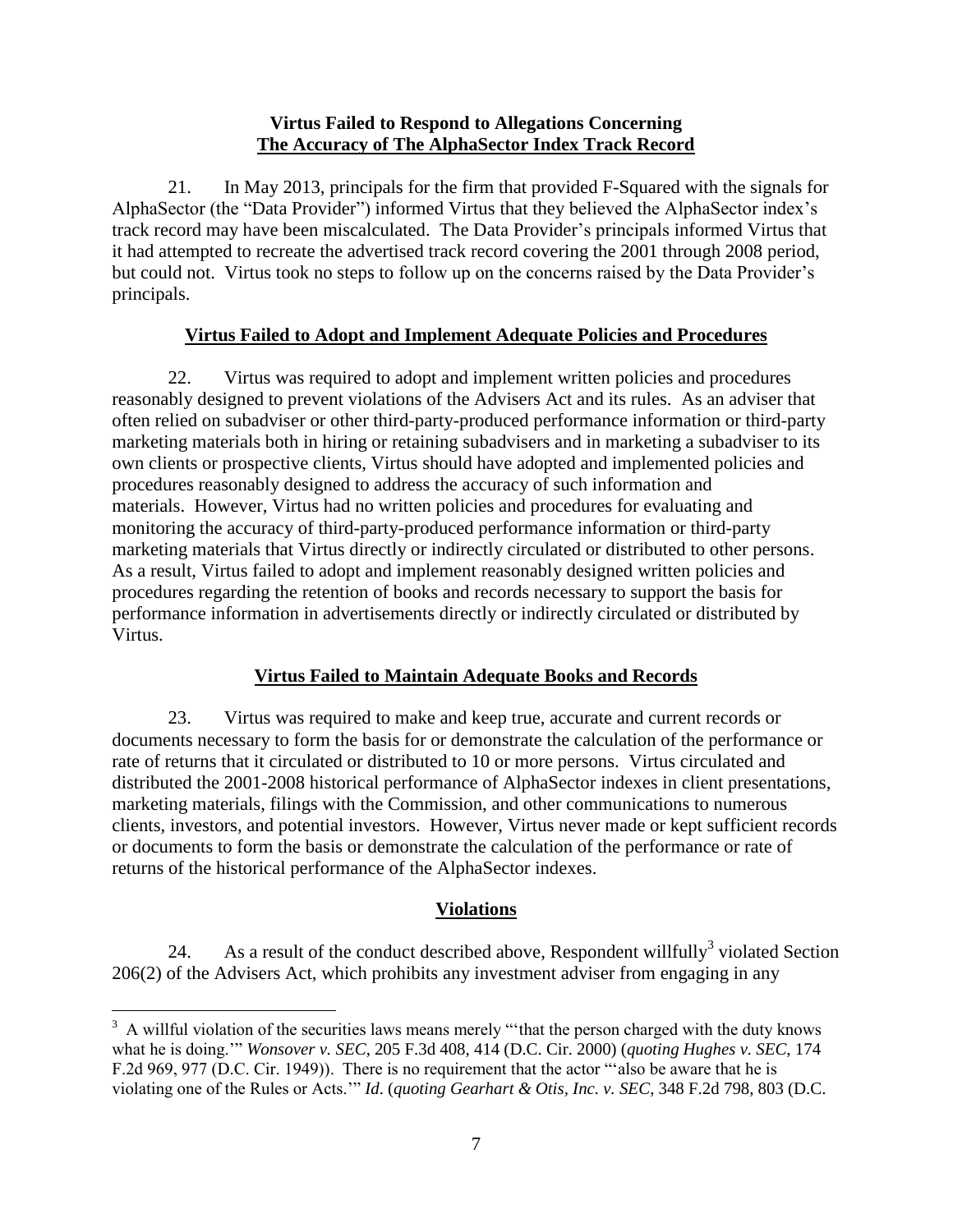transaction, practice, or course of business which operates as a fraud or deceit upon any client or prospective client. A violation of Section 206(2) may rest on a finding of simple negligence. *SEC v. Steadman*, 967 F.2d 636, 643 n.5 (D.C. Cir. 1992) (citing *SEC v. Capital Gains Research Bureau, Inc.*, 375 U.S. 180, 195 (1963)). Proof of scienter is not required to establish a violation of Section 206(2) of the Advisers Act. *Id*

25. As a result of the conduct described above, Respondent willfully violated Section 206(4) of the Advisers Act and Rule 206(4)-1(a)(5) thereunder, which prohibit any registered investment adviser from, directly or indirectly, publishing, circulating, or distributing an advertisement which contains any untrue statement of material fact, or which is otherwise false or misleading. A violation of Section 206(4) and the rules thereunder does not require scienter. *Steadman*, 967 F.2d at 647.

26. As a result of the conduct described above, Respondent willfully violated Section 206(4) of the Advisers Act and Rule 206(4)-7 thereunder by failing to adopt and implement written policies and procedures reasonably designed to prevent violations of the Advisers Act and its rules.

27. As a result of the conduct described above, Respondent willfully violated Section 206(4) of the Advisers Act and Rule 206(4)-8 thereunder, which make it unlawful for any investment adviser to a pooled vehicle to make any untrue statement of a material fact or to omit to state a material fact necessary to make the statements made, in light of the circumstances under which they were made, not misleading, to any investor or prospective investor in the pooled investment vehicle, or to other wise engage in any act, practice, or course of business that is fraudulent, deceptive or manipulative with respect to any investor or prospective investor in the pooled investment vehicle.

28. As a result of the conduct described above, Respondent willfully violated Section 204 of the Advisers Act and Rule 204-2(a)(16) thereunder. Section 204 of the Advisers Act requires investment advisers to make and keep certain records as the Commission, by rule, may prescribe as necessary or appropriate in the public interest or for the protection of investors. Rule 204-2 under the Advisers Act requires investment advisers registered or required to be registered to make and keep true, accurate and current various books and records relating to their investment advisory business, including all accounts, books, internal working papers, and any other records or documents that are necessary to form the basis for or demonstrate the calculation of the performance or rate of return of any or all managed accounts or securities recommendations in any notice, circular, advertisement, newspaper article, investment letter, bulletin or other communication that the investment adviser circulates or distributes, directly or indirectly, to 10 or more persons.

29. As a result of the conduct described above, Respondent caused certain investment companies to violate Section 34(b) of the Investment Company Act which, among other things, makes it unlawful for any person to make any untrue or misleading statement of material fact in any registration statement, application, report, account, record, or other document filed with the

Cir. 1965)).

 $\overline{a}$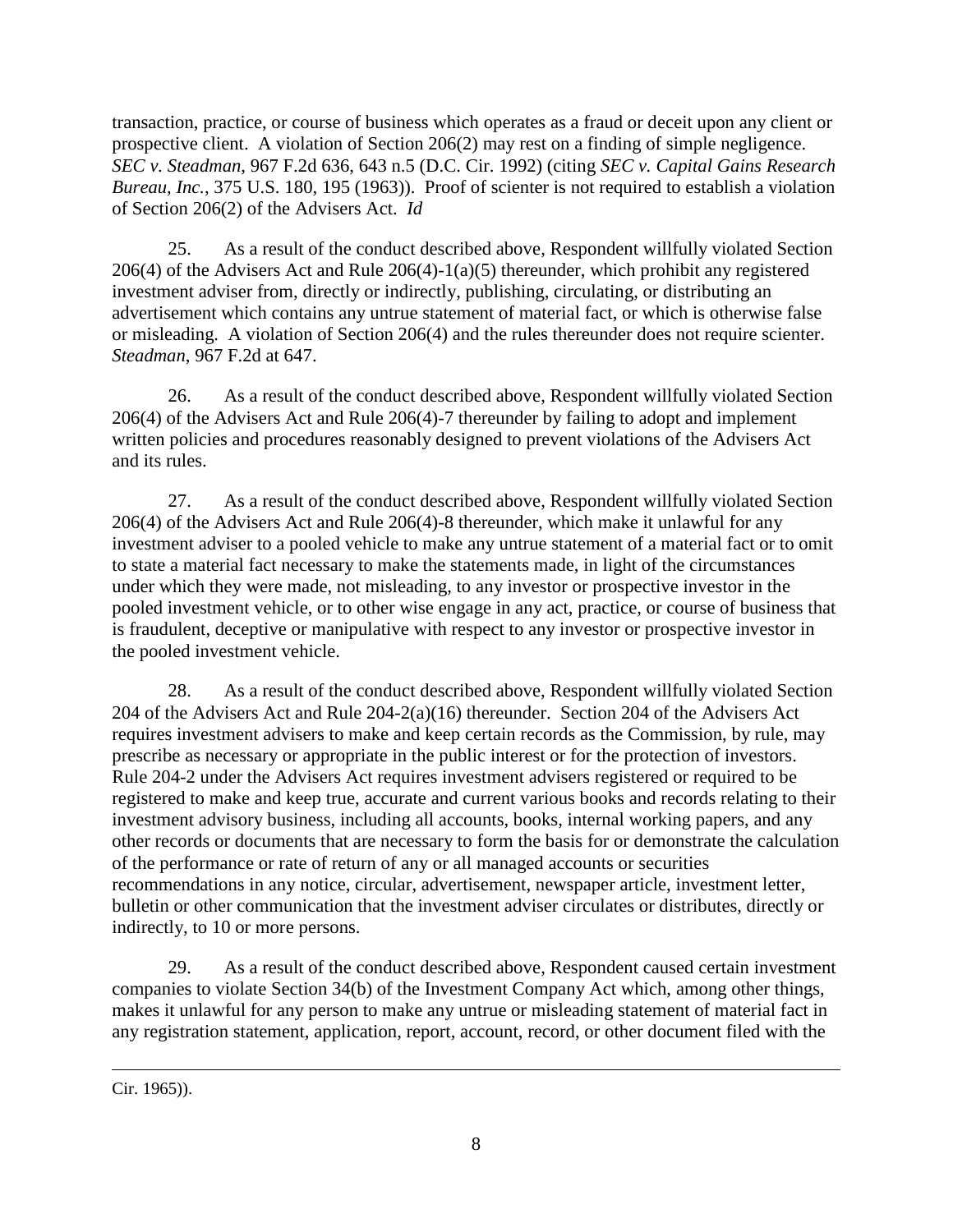Commission under the Investment Company Act, or to omit from any such document any fact necessary in order to prevent the statements made therein from being materially misleading.

#### **Retention of a Compliance Consultant**

30. In determining to accept Respondent's Offer, the Commission considered Virtus's retention of an Independent Compliance Consultant in April 2015. Among other things, Virtus hired an Independent Compliance Consultant to conduct a comprehensive review of Virtus's written compliance policies and procedures addressing: (i) with respect to separately managed accounts, the publication, circulation, communication, or distribution of third-party marketing materials or materials that include third-party-produced performance information, (ii) with respect to mutual funds, the publication, circulation, communication, or distribution of thirdparty materials or materials (including marketing materials, proxy statements, prospectuses, statements of additional information) that include third-party-produced performance information, and (iii) with respect to the initial and continuing due diligence into and retention of subadvisers, policies and procedures related to appropriate oversight of subadviser compliance with Section 206(4) of the Advisers Act and Rule 206(4)-7 thereunder and Rule 38a-1 under the Investment Company Act, as appropriate.

#### **IV.**

In view of the foregoing, the Commission deems it appropriate and in the public interest to impose the sanctions agreed to in Respondent's Offer.

Accordingly, pursuant to Sections 203(e) and 203(k) of the Advisers Act and Sections 9(b) and 9(f) of the Investment Company Act, it is hereby ORDERED that:

A. Respondent shall cease and desist from committing or causing any violations and any future violations of Sections 204, 206(2), and 206(4) of the Advisers Act and Rules 204-2, 206(4)-1, 206(4)-7, and 206(4)-8 thereunder and Section 34(b) of the Investment Company Act.

B. Virtus is censured.

C. Virtus shall, within 10 days of the entry of this Order, pay disgorgement of \$13.4 million (\$13,400,000.00) and prejudgment interest of \$1.1 million (\$1,100,000.00) to the Securities and Exchange Commission for transfer to the general fund of the United States Treasury, subject to Exchange Act Section  $21F(g)(3)$ . If timely payment is not made, additional interest shall accrue pursuant to SEC Rule of Practice 600. Payment must be made in one of the following ways:

- (1) Virtus may transmit payment electronically to the Commission, which will provide detailed ACH transfer/Fedwire instructions upon request;
- (2) Virtus may make direct payment from a bank account via Pay.gov through the SEC website at http://www.sec.gov/about/offices/ofm.htm; or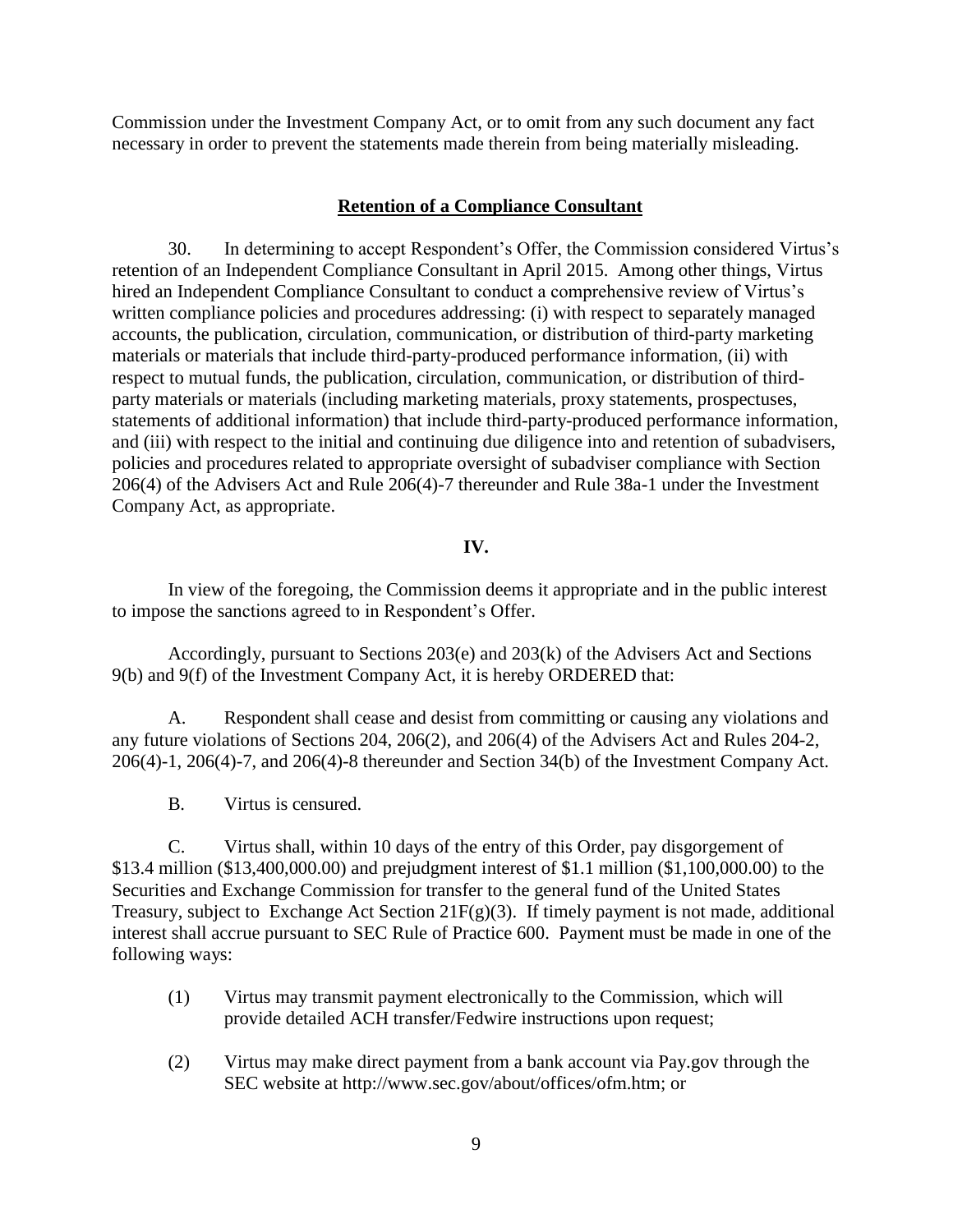(3) Virtus may pay by certified check, bank cashier's check, or United States postal money order, made payable to the Securities and Exchange Commission and hand-delivered or mailed to:

> Enterprise Services Center Accounts Receivable Branch HQ Bldg., Room 181, AMZ-341 6500 South MacArthur Boulevard Oklahoma City, OK 73169

Payments by check or money order must be accompanied by a cover letter identifying Virtus as the Respondent in these proceedings, and the file number of these proceedings; a copy of the cover letter and check or money order must be sent to Jeffrey B. Finnell, Assistant Director, Asset Management Unit, Securities and Exchange Commission, 100 F Street N.E., Washington, DC 20549.

D. Virtus shall, within 10 days of the entry of this Order, pay a civil money penalty in the amount of \$2 million (\$2,000,000.00) to the Securities and Exchange Commission for transfer to the general fund of the United States Treasury, subject to Exchange Act Section 21F(g)(3). If timely payment is not made, additional interest shall accrue pursuant to 31 U.S.C. 3717. Payment must be made in one of the following ways:

- (1) Virtus may transmit payment electronically to the Commission, which will provide detailed ACH transfer/Fedwire instructions upon request;
- (2) Virtus may make direct payment from a bank account via Pay.gov through the SEC website at http://www.sec.gov/about/offices/ofm.htm; or
- (3) Virtus may pay by certified check, bank cashier's check, or United States postal money order, made payable to the Securities and Exchange Commission and hand-delivered or mailed to:

Enterprise Services Center Accounts Receivable Branch HQ Bldg., Room 181, AMZ-341 6500 South MacArthur Boulevard Oklahoma City, OK 73169

Payments by check or money order must be accompanied by a cover letter identifying Virtus as the Respondent in these proceedings, and the file number of these proceedings; a copy of the cover letter and check or money order must be sent to Jeffrey B. Finnell, Assistant Director, Asset Management Unit, Securities and Exchange Commission, 100 F Street N.E., Washington, DC 20549.

E. Amounts ordered to be paid as civil money penalties pursuant to this Order shall be treated as penalties paid to the government for all purposes, including all tax purposes. To